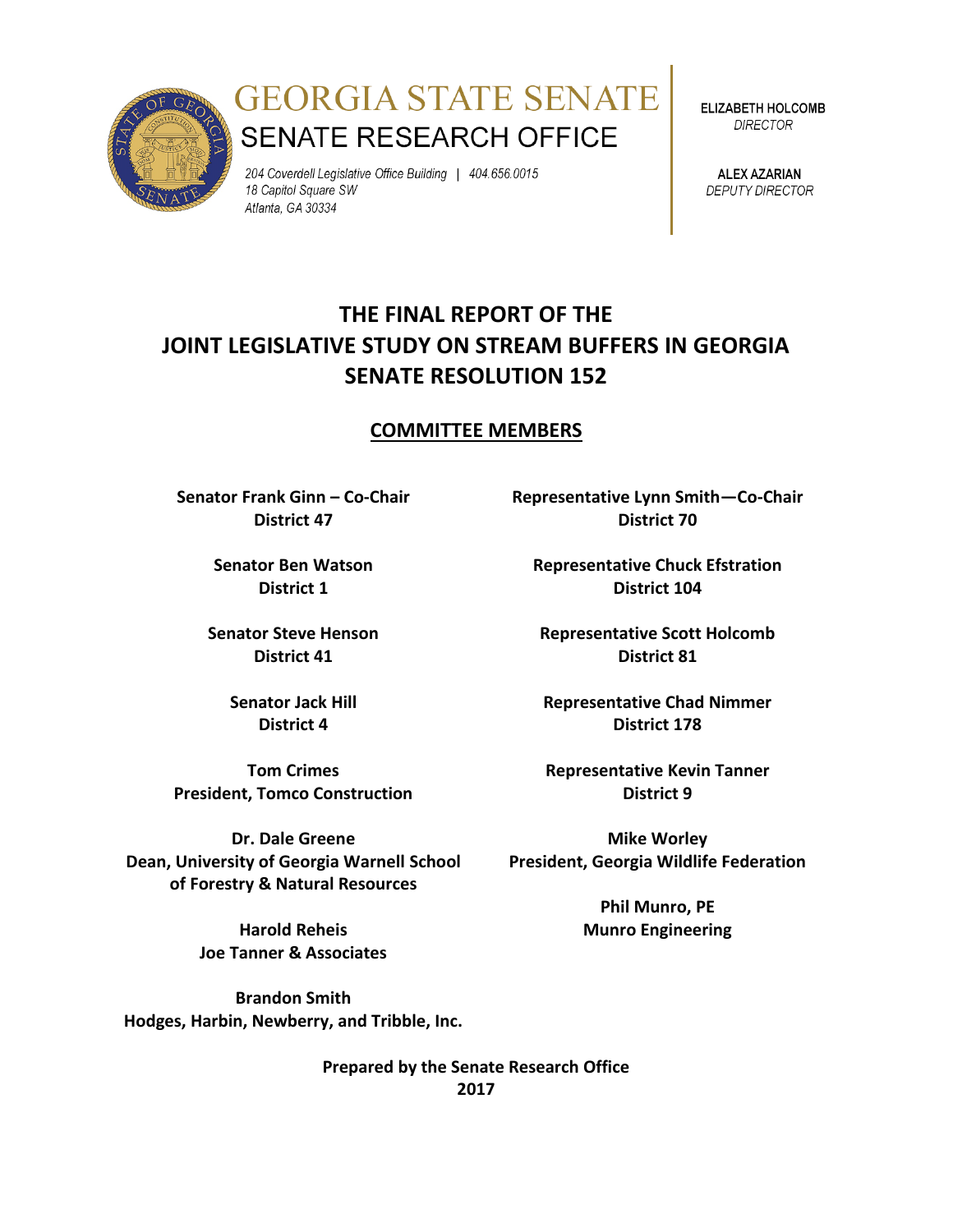# **COMMITTEE FOCUS, CREATION, AND DUTIES**

The Joint Legislative Study Committee on Stream Buffers in Georgia was created by Senate Resolution 152 to examine the laws and regulations governing stream buffers in the state, and to make recommendations as deemed appropriate.

Senator Frank Ginn of the  $47<sup>th</sup>$  co-chaired the committee along with Representative Lynn Smith of the 70<sup>th</sup>. The other members of the committee included Senator Ben Watson of the 1<sup>st</sup>, Senator Steve Henson of the 41<sup>st</sup>, Senator Jack Hill of the 4<sup>th</sup>, Representative Chuck Efstration of the 104<sup>th</sup>, Representative Scott Holcomb of the 81<sup>st</sup>, Representative Chad Nimmer of the 178<sup>th</sup>, Representative Kevin Tanner of the 9<sup>th</sup>, Dr. Dale Greene, Dean of the University of Georgia School of Forestry, Harold Reheis of Joe Tanner and Associates, Phil Munro, PE of Munro Engineering, and Brandon Smith of Hodges, Harbin, Newberry, and Tribble, Incorporated.

The Committee held three meetings total. Each of these meetings was held publicly at the State Capitol. The first meeting was initially scheduled for September 13, 2017, but was postponed to October 12, 2017 due to Hurricane Irma. At this meeting, the Committee heard official testimony from Jac Capp of the Environmental Protective Division (EPD), Jon Welch, the Harvest Manager for Weyerhaeuser Company, Lynn Riley, Commissioner of the Department of Revenue, and Ben Rucszowicz of the Georgia Soil and Water Conservation Commission. The central subject of the presentations at this meetings was an introduction to what stream buffers are, the purpose that they serve, and Georgia's legal requirements for them. Before the close of the meeting, members of the public were permitted to speak on the issue before the committee.

The second meeting was held on November 9. At this meeting, the Committee heard official testimony from Scott Pippen, J.D.; M.E.P.D. of the University of Georgia's Carl Vinson Institute, Gerald Pouncey, J.D. of Morris, Manning, and Martin, L.L.P, Kathleen Bowen of the Association of Commissioners of County Governments, Joel Wiggins of the Georgia Municipal Association, and Chuck Anglin, the Putnam County Tax Assessor. The predominate topic of this meeting focused on the different implementations of stream buffers across the state, and the effects that they have on local property taxes. Members of the public also shared their comments with the committee.

The third meeting was held on December 13, 2017 at the Capitol. No testimony was given at this meeting, and committee members engaged in a round-table style discussion on the issue of stream buffers. Upon completing their discussion, the Committee adopted one recommendation based on their findings.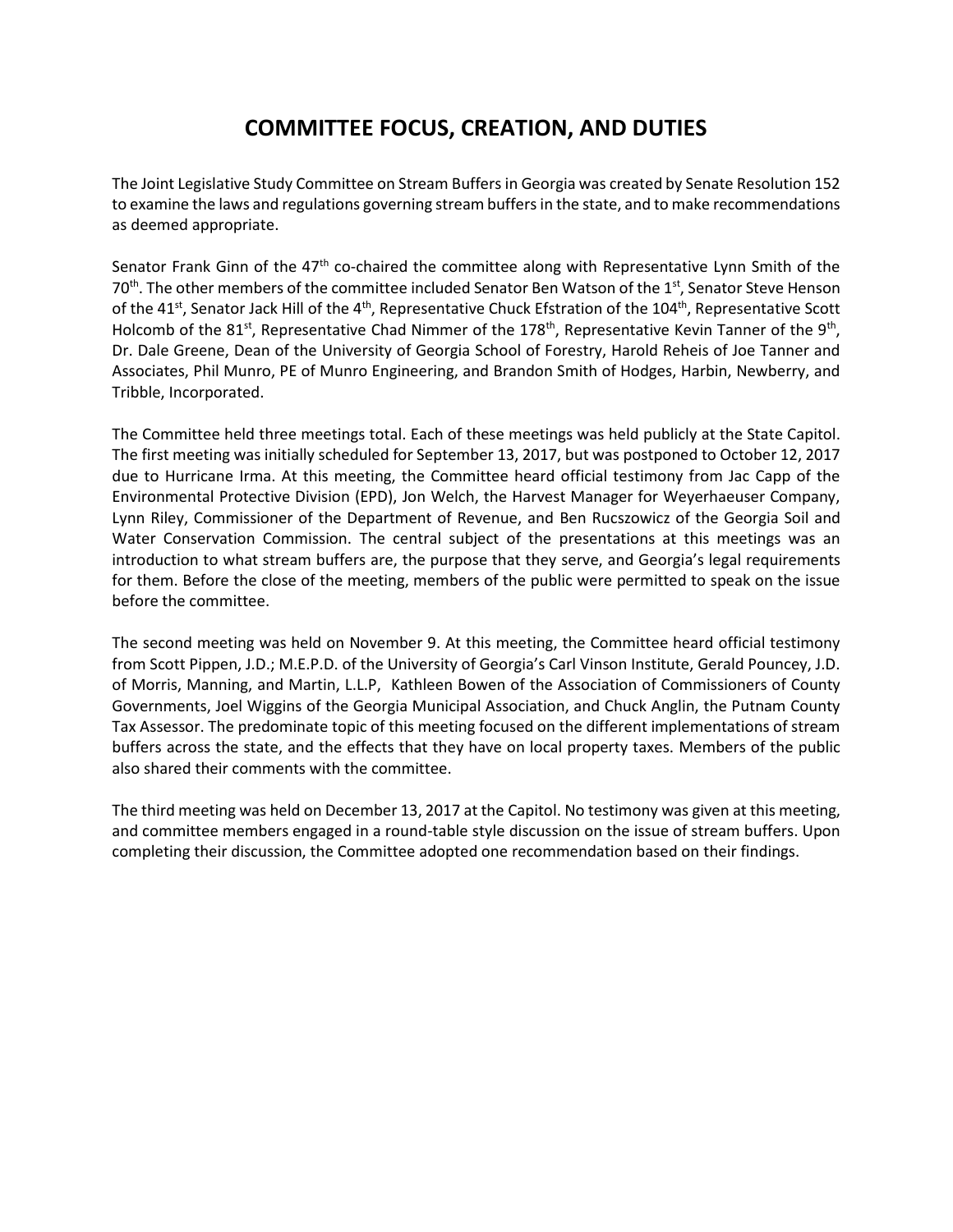## **BACKGROUND AND COMMITTEE FINDINGS**

#### **Purpose of Stream Buffers**

Stream buffers are un-developed, vegetated zones along stream banks in which land-disturbing activities are forbidden by either state law or local ordinance. These buffers provide important protections for water quality by preventing pollution from excavation or chemical use. Additionally, stream buffers prevent erosion, provide a natural habitat for wildlife, cool stream water by providing shade, and help to control flooding.

#### **Georgia Law Requiring Stream Buffers**

The Erosion and Sedimentation Control Act of 1975 (codified in O.C.G.A. § 12-7-1) created a state-wide requirement for stream buffers in Georgia. The Act mandates in O.C.G.A. § 12-7-6(b)(14) that state waters have a 25-foot buffer "as measured horizontally from the point where vegetation has been wrested by normal stream flow or wave action." Further, trout streams are required to have a 50- foot buffer. While freshwater wetlands do not qualify for buffers under the Act, saltwater marshes do, and are subject to 25-foot buffers. The statutory requirement that "state waters" receive stream buffers includes all types of streams, not only "perennial" or constantly flowing streams. "Ephemeral" streams, which have no clearly defined channel and only flow during and immediately after rain events, and "intermittent" streams, which do follow clearly defined channels, but only flow during and immediately after rain events also receive stream buffers under current law.

#### **Implementation of Stream Buffers**

While state law requires stream buffers, it is local authorities that are tasked with enforcing them. Local governments and watershed authorities may also implement stream buffers greater in width than those required by the state. The state buffers are considered to be a minimum standard. However, property owners and developers may apply to the Environmental Protective Division (EPD) for variances to allow them to develop land within a buffer zone under certain circumstances.

#### **"Wrested Vegetation"**

Initially, the Erosion and Sedimentation Control Act imposed a buffer from the "stream bank." However, due to confusion caused by the difficulty in determining what constitutes a bank, and where on the bank a buffer should be measured from, in 1994, the Georgia Legislature amended the Act and created the requirement that buffers be measured from "the point where vegetation has been wrested by normal stream flow or wave action." This "wrested vegetation" standard essentially measures the buffer from the point that plants or grass growing alongside waters cease to grow at the water's edge. Unfortunately, this standard has also created confusion and has led to litigation over where stream buffers are required and where they are not.

In 2015, in *Turner v. Georgia River Network* (often referred to as the "Tired Creek Case"), the Georgia Supreme Court handed down a ruling on the "wrested vegetation" issue. In this ruling, the Court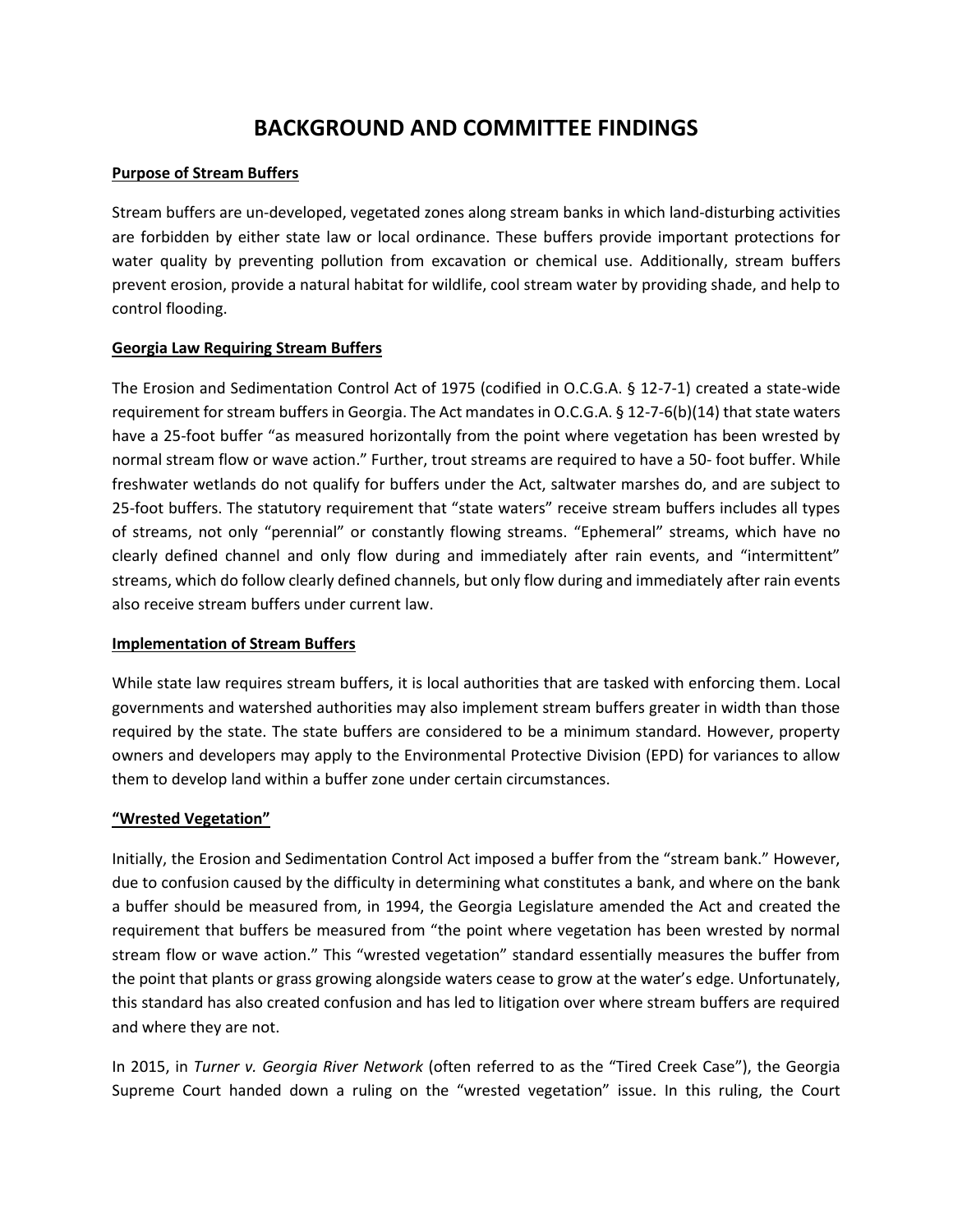determined that because the statute requires stream buffers to be measured from the point of wrested vegetation, then streams and waters that have no wrested vegetation are not legally required to have stream buffers at all. Therefore, waters bordered by rip rap, bulkheads, sea walls, or retaining walls, waters flowing through concrete channels, vegetated waterways, and freshwater wetlands are not entitled to any buffer at all.

#### **Private Property Rights and Stream Buffers**

When a government mandates that private property be used in a certain way, it constitutes a taking. The value of land that is subject to a buffer is affected by the buffer. Therefore, local governments that assess property values for the purpose of levying property taxes take buffers into account when determining fair market value. The state also offers forestry grants which may often be obtained by citizens who own property subject to buffers.

#### **Georgia's Stream Buffers Compared to Other States**

Georgia has the most stringent stream buffer requirements in the South. The only other Southern states that require stream buffers are Tennessee, North Carolina, and Virginia. Virginia only requires buffers on perennial streams that flow into the Chesapeake Bay, while Tennessee and North Carolina have requirements which are similar to Georgia's, but less broad in application.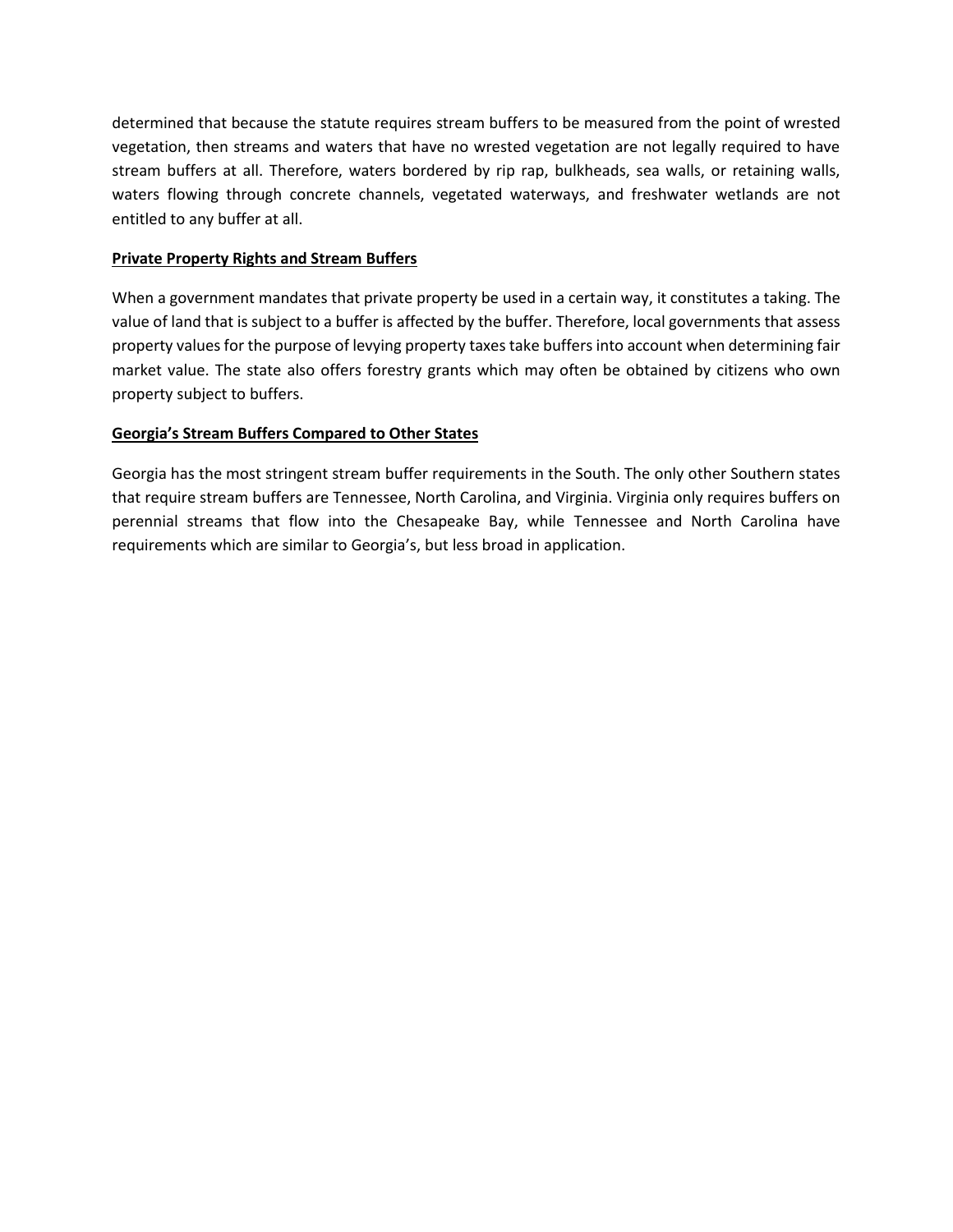### **RECOMMENDATIONS**

- 1) The following issues are worthy of future study by the Legislature of the State of Georgia:
	- a. Un-buffered gaps between stream buffers created by the Georgia Supreme Court's clarification of the Erosion and Sediment Control Act in *Turner v. Georgia River Network,*  which mandates stream buffers only along areas of streams that possess wrested vegetation;
	- b. The buffer requirement for intermittent and ephemeral streams and ways to improve the identification of such streams;
	- c. The width of stream buffers; and
	- d. The interplay between stream buffers and the private property rights of landowners.